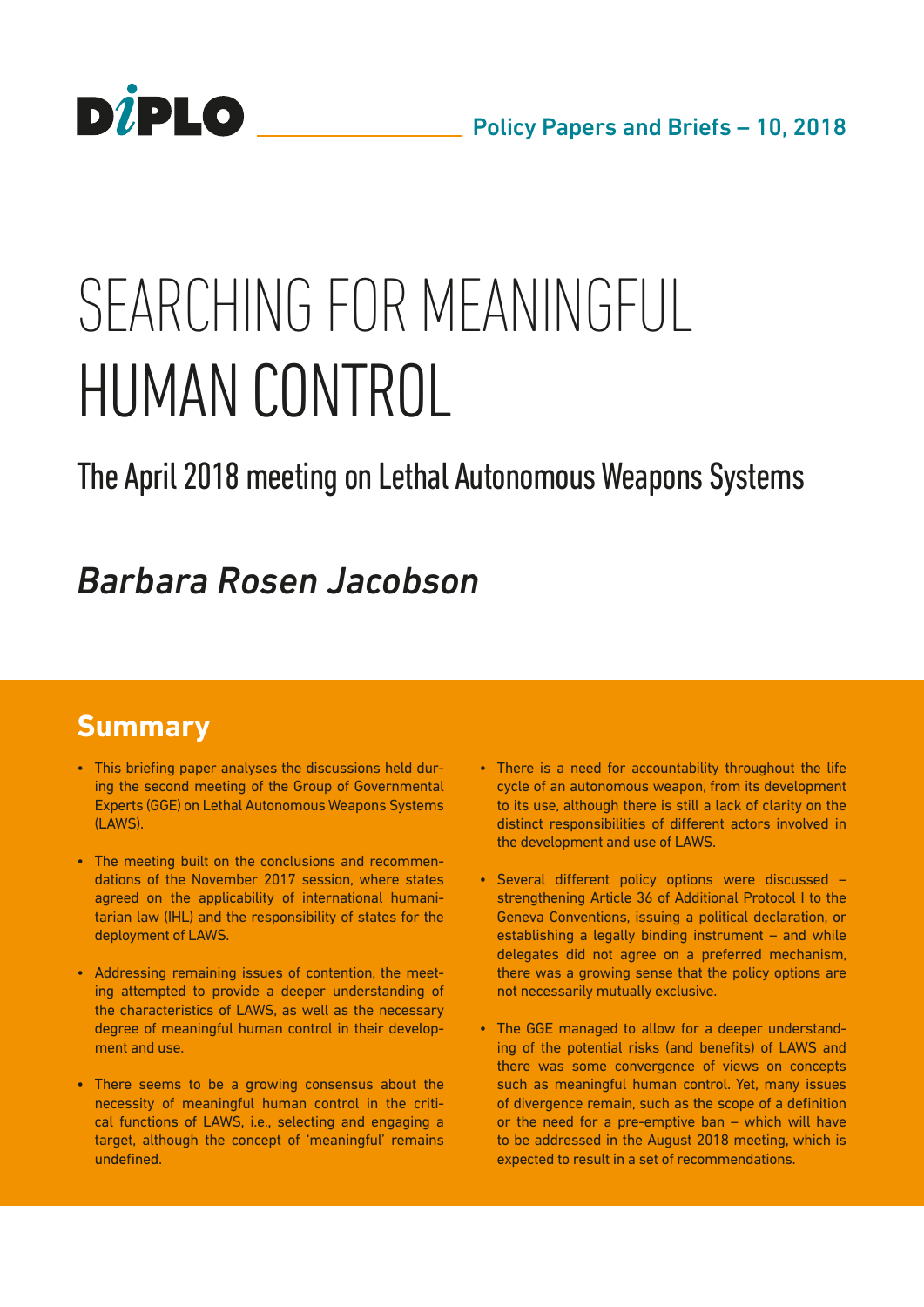# <span id="page-1-0"></span>**Introduction**

In the context of the Convention on Certain Conventional Weapons (CCW), states have been discussing the question of whether policy options are needed to govern the development and use of potential lethal autonomous weapons systems (LAWS). Since November 2017, discussions have taken place in the form of a Group of Governmental Experts (GGE), which met for the second time in April 2018. This briefing paper summarises the main points of debate that arose in this meeting and puts them in the larger context of artificial intelligence (AI) and autonomous decision making.

The first meeting of the GGE in 2017, demonstrated that there is a wide range of positions related to LAWS among high contracting parties (countries that have signed the CCW), ranging from different views on its definition to the desirability of policy options and potential legally binding instruments. Nevertheless, the group was able to agree on a set of conclusions, captured in the Report of the 2017 GGE on LAWS.[1](#page-8-0) These include:

- 1. International humanitarian law (IHL) continues to apply fully to all weapons systems, including the potential development and use of LAWS.
- 2. Responsibility for the deployment of any weapons system in armed conflict remains with states, which must ensure accountability for lethal action by any weapon system used by the state's forces in armed conflict.
- 3. Given the dual nature of technology, the work of LAWS should not hamper progress in or access to civilian research and development and use of these technologies.
- 4. Given the pace of technological development and uncertainty regarding the pathways for the emergence of increased autonomy, there would be a need to keep potential military applications or related technologies under review.

Based on the 2017 meeting, it was clear that there were a couple of elements that had to be discussed in further detail, especially considering that the discussions often stalled due to a lack of a common definition of LAWS. Therefore, the April 2018 meeting focused on the characterisation of LAWS, as well as considerations of the human element in the use of lethal force, which many see as the defining element of autonomous weapons.

The topic was discussed in much greater depth and breadth than during the November 2017 meeting, with some states calling to simplify and focus the discussion, and others appreciating the depth of the conversation. After five days, it had become clear that despite certain remaining differences, areas of consensus were growing around several issues, most notably the necessity of meaningful human control throughout the development and use of autonomous weapons.

# Autonomy and its ethical, legal, and military repercussions

The group's discussions on LAWS are motivated by the potential ethical, legal, military, and technical challenges they pose, and their possible adverse effects on international peace and security. In this context, some have warned that LAWS could lead to an arms race. They could lower the threshold to the use of force – as it is assumed that they minimise harm to troops – leading to proliferation, and they may even fundamentally change the nature of warfare. In situations where some states acquire LAWS, while others continue to rely on more traditional means of warfare, dangerous asymmetries may arise. There is also a risk that LAWS could be acquired by non-state actors and terrorist groups.

At the technical level, there are risks related to errors in the machine and bias in the algorithms, and the possibility that they could be hacked and interfered with. Several delegations explicitly mentioned the challenge of gender bias that could be incorporated in autonomous systems, especially

considering the fact that the field is currently male-dominated (also evident in the general lack of gender balance of the delegations at the GGE itself). Not only are such systems susceptible to 'technical hacking', if they rely on perception-based algorithms (such as facial or voice recognition), deliberate changes in the environment in which the systems operate could also contribute to malfunctioning. The algorithm could misinterpret visions or sounds.

Aside from the security questions, there is also the inherently moral question of the ethics of allowing machines to make a decision on taking the life of a human being, which is universally deemed problematic. Autonomous systems neither have the ability for ethical reasoning, which is inherent to life-and-death decisions, nor do they feel guilt or face trauma after taking another person's life. If such emotions are removed and such decisions transferred to machines, the threshold to attack might be significantly reduced.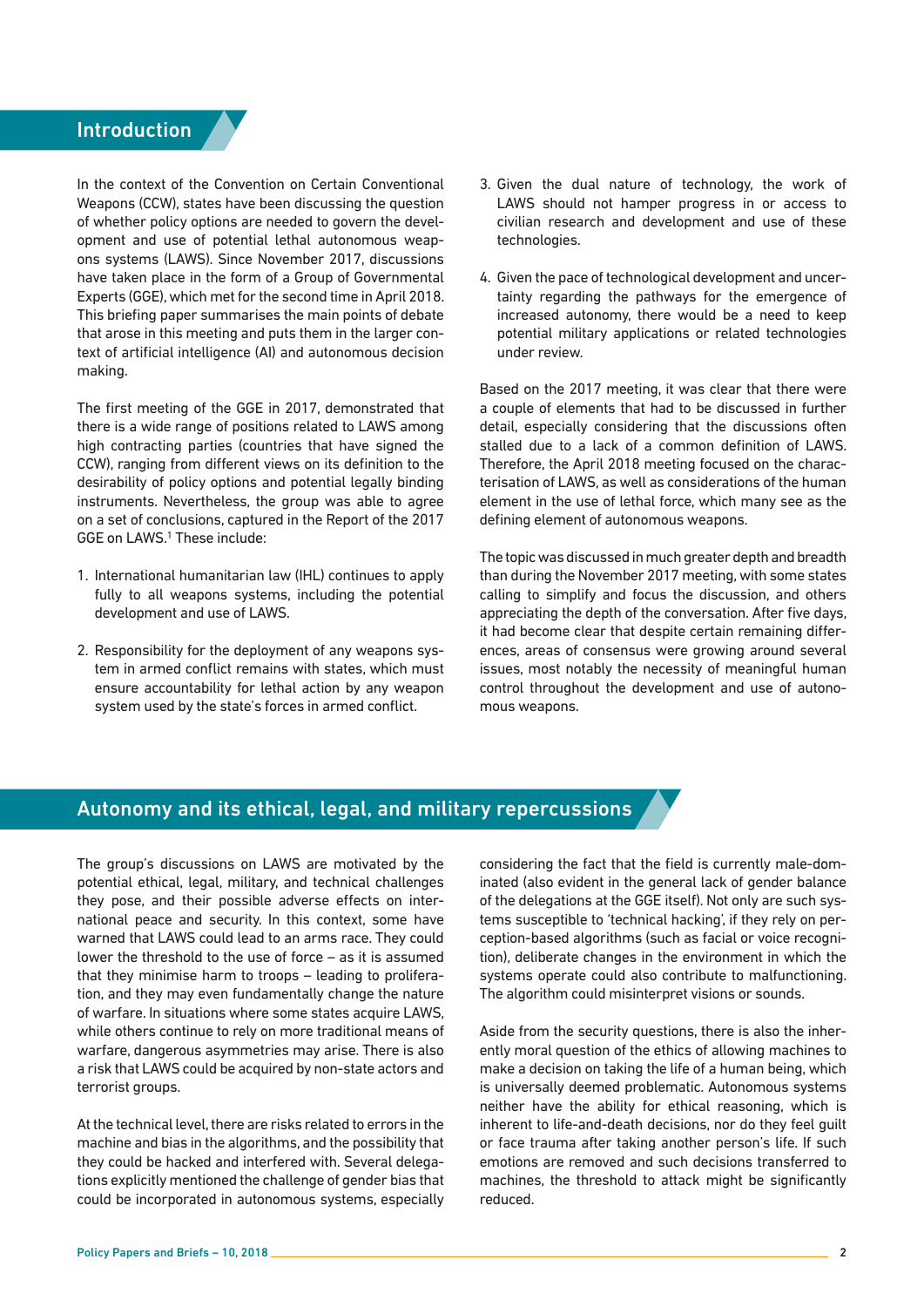Legal questions arise as to whether LAWS could ever be in compliance with international law, in particular IHL and human rights law. When outsourcing a life-and-death decision to a machine, how does this affect the human rights to life and human dignity? Can machines ever comply with the principles of IHL, such as making a distinction between civilians and soldiers, and acting with precaution and proportionality?

While these risks pose significant challenges in their own right, there is a sense that the clock is ticking, generating the need to keep pace with the rapid advancements of innovation.

# The other side of the coin: Could autonomous weapons (ever) be beneficial?

Despite these daunting challenges, some states point out that LAWS could have military, and even humanitarian, advantages. Weapons systems with high degrees of autonomy might perform with greater accuracy than systems operated by humans. Throughout the week, there was a growing recognition that LAWS could, in fact, be beneficial for IHL. One example of an autonomous system with humanitarian benefits was provided by the US delegation, presenting the C-RAM system, which intercepts incoming rockets and shells, protecting soldiers and civilians, based on a mix of human decision making and automation. It must be noted that in this particular example, the mission commander needs to decide on launching the system once an incoming rocket has been detected – a decision which they have about 20 seconds to make – and the commander can stop the engagement of the system at any time. While the example was generally considered useful, some questioned the relevance of the example (is it autonomous enough to be relevant for the GGE?), the timeframe of decision making by the commander, the training that is required to operate such a system, and the reliability of the system.

The elimination of human error was often mentioned by those underpinning the potential humanitarian benefits of AI, one expert claiming that human error accounts for about 10% of losses of human life in military operations. Humans act with a half-second delay between stimulus and response. If, for example, a commander decides on engaging a target, and a child suddenly walks out of a front door, the soldier is likely to shoot anyway, unable to respond on time. An autonomous weapons system might be able to make such decisions far faster than humans, and take into account rapid changes in the environment.

This discussion was summarised in one crucial question: If the use of autonomous systems would indeed lower error levels, is it preferable to have a fully autonomous system able to minimise harm to civilians, yet without human control, or is it preferable for humans to continue to make the ultimate decisions on life and death, with the risk of human error?

Finally, the dual nature of autonomous systems was often recalled, where the blurred lines between the civil and military spheres give rise to additional complexities. A restrictive legally binding agreement risks stifling technological innovation in the civilian sphere. At the same time, civilian technologies could potentially be 'upgraded' to autonomous weapons systems. In addition, the military might increasingly rely on technology companies for the development of new weapons systems, due to a lack of in-house capacity in the military. In fact, some of these companies already seem to be working with the US military on the development of increasingly innovative weapons systems, raising the question of the responsibility and accountability of private companies involved in the possible development of LAWS.

## Searching for a definition

As became evident during the November 2017 meeting, the formulation of a definition of LAWS is one of the most important issues of the debate. In fact, opinions even diverged on the question of whether a working definition is necessary in the first place. Some preferred to keep the debate flexible to be able to further our understanding of the full scope of the topic, while others emphasised

the need for a definition to be able to move towards policy options. To move the meeting forward, the Chair proposed four ways in which a definition could be formulated:

• Separative approach: Eliminate characteristics and concepts not relevant to the CCW while gathering those that are definitely relevant.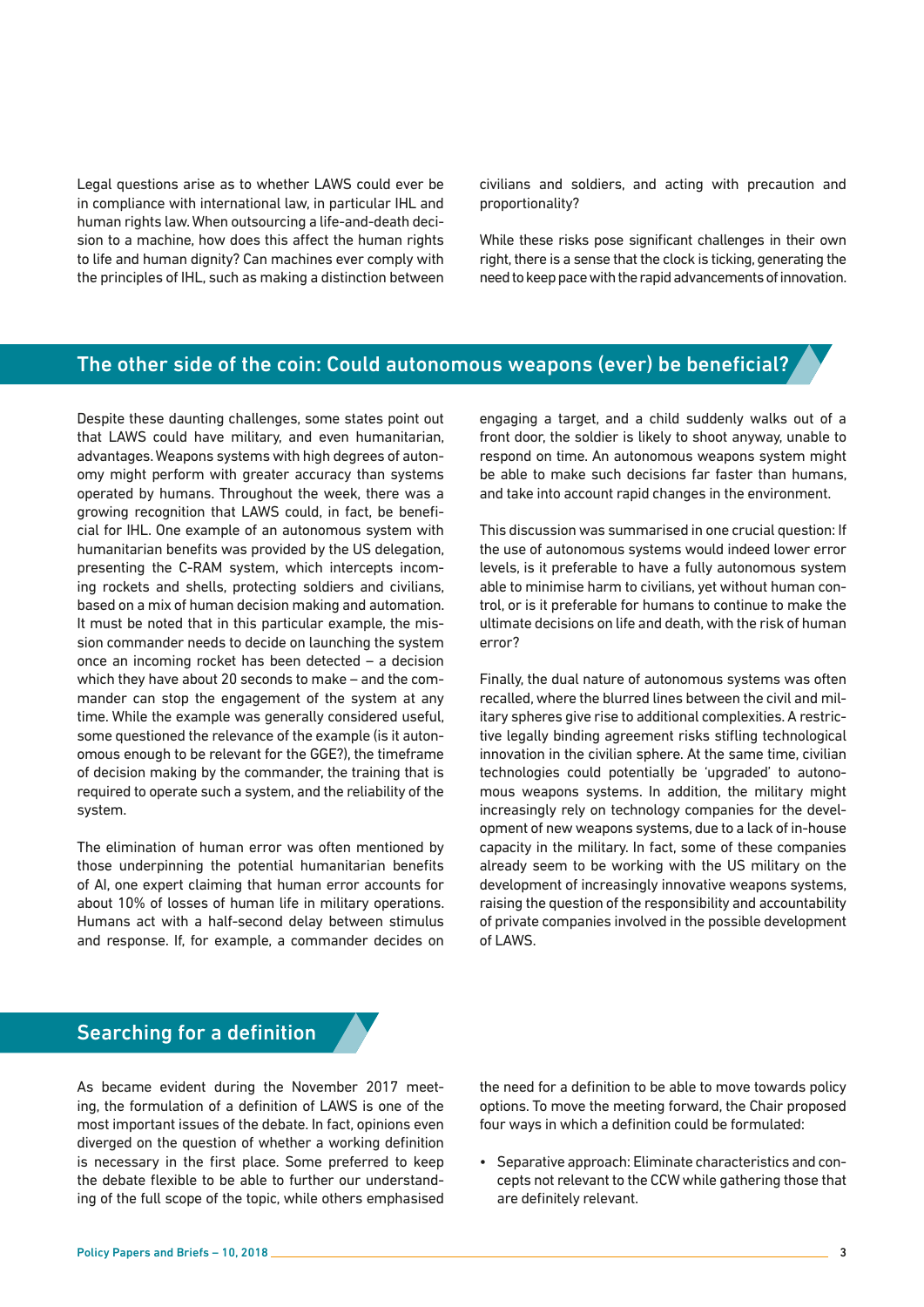- Cumulative approach: Add characteristics to a master list and then decide on their relevance.
- Accountability-oriented approach: Define LAWS according to the level of autonomy or loss of human control, and the type of actions handed over to machines.
- Results-oriented approach: Define LAWS according to the consequences that are to be avoided and then work backwards.

The first two approaches tend to be more of a technical nature, defining the technical characteristics that should, or should not, be part of LAWS. Some states preferred a narrow definition, focusing on lethality, total autonomy, self-learning, and with the impossibility of terminating the system once activated – i.e., the lack of a stop-button. They see LAWS as systems that are able to carry out military objectives in a complex environment, without a framework of set rules, systems that are able to identify and modify targets without human control. These states pointed out that there are already systems in use with elements of autonomy, often used defensively, which have not raised issues of non-compliance with international law, even though some of their functions are autonomous. One delegate pointed out that some feel uncomfortable with 'putting legitimate weapons in the same basket as terminators'.

Some delegations suggested only focusing on weapons with self-learning mechanisms. If LAWS are able to learn and adapt, they will cease to be predictable and reliable. Others encouraged including both 'dumb' and 'intelligent' autonomous weapons systems, as simple systems can still be highly intelligent in their critical functions, such as machine guns triggered by sensors. At the same time, highly intelligent systems might still be predictable as they will self-optimise.

Fully autonomous weapons – with no human involvement in the critical functions of these systems – in all likelihood do not yet exist. In fact, many claim that they might never be developed, as it is not in the interests of the military to develop a system that is unpredictable, one they cannot fully control. As a result, some felt uneasy with the 'speculative character' of the discussion due to the absence of existing LAWS, and noted that it might be difficult to define a weapon that does not exist today.

Most states, however, adopted a broader understanding of emerging technologies in the framework of LAWS, not least as it might be difficult in practice to determine when a system moves from being 'automated' to 'autonomous' or 'fully autonomous'. As fully autonomous weapons systems might never be developed in the first place due to their potential military undesirability, these states cautioned against only considering 'the tip of the iceberg' and instead suggested including relevant systems with varying degrees of autonomy in the debate, thus avoiding the debate becoming solely concerned with 'science fiction'. The criteria of only including weapons without a 'stop button' or with self-learning capabilities are seen as rather arbitrary preconditions.

The approach that seemed to have gathered the most support is to characterise LAWS as weapons systems with autonomy in their critical functions, i.e., selecting and attacking targets without human intervention. The advantage of opting for such an approach is that it is not dependent on the technical nature of the weapon; it does not matter which computing methods are used to create autonomy, what counts is the nature of human control in the critical functions. Even machines that are not fully autonomous, but perform relevant functions in the targeting cycle autonomously, might be taken into consideration according to this definition. Some pointed out, however, that there needs to be a better understanding of the term 'critical functions'.

A growing number of states took issue with the word 'lethal' in the acronym LAWS. While lethality is officially part of the mandate of the group, there is an increased awareness that weapons not intended to be lethal can nevertheless use force and inflict excessive harm, and should also be included in the debate, as it is the use of force that triggers obligations under IHL, and not the intended lethality of a weapon. At the same time, an absence of the term lethality would make it difficult to differentiate between systems that could theoretically inflict harm – such as autonomous vehicles – and weapons intended to kill human beings. The Chair decided to postpone the discussion on lethality to a later stage, although it is evident that it will eventually need to be addressed, given the many interventions that questioned the utility of including the term.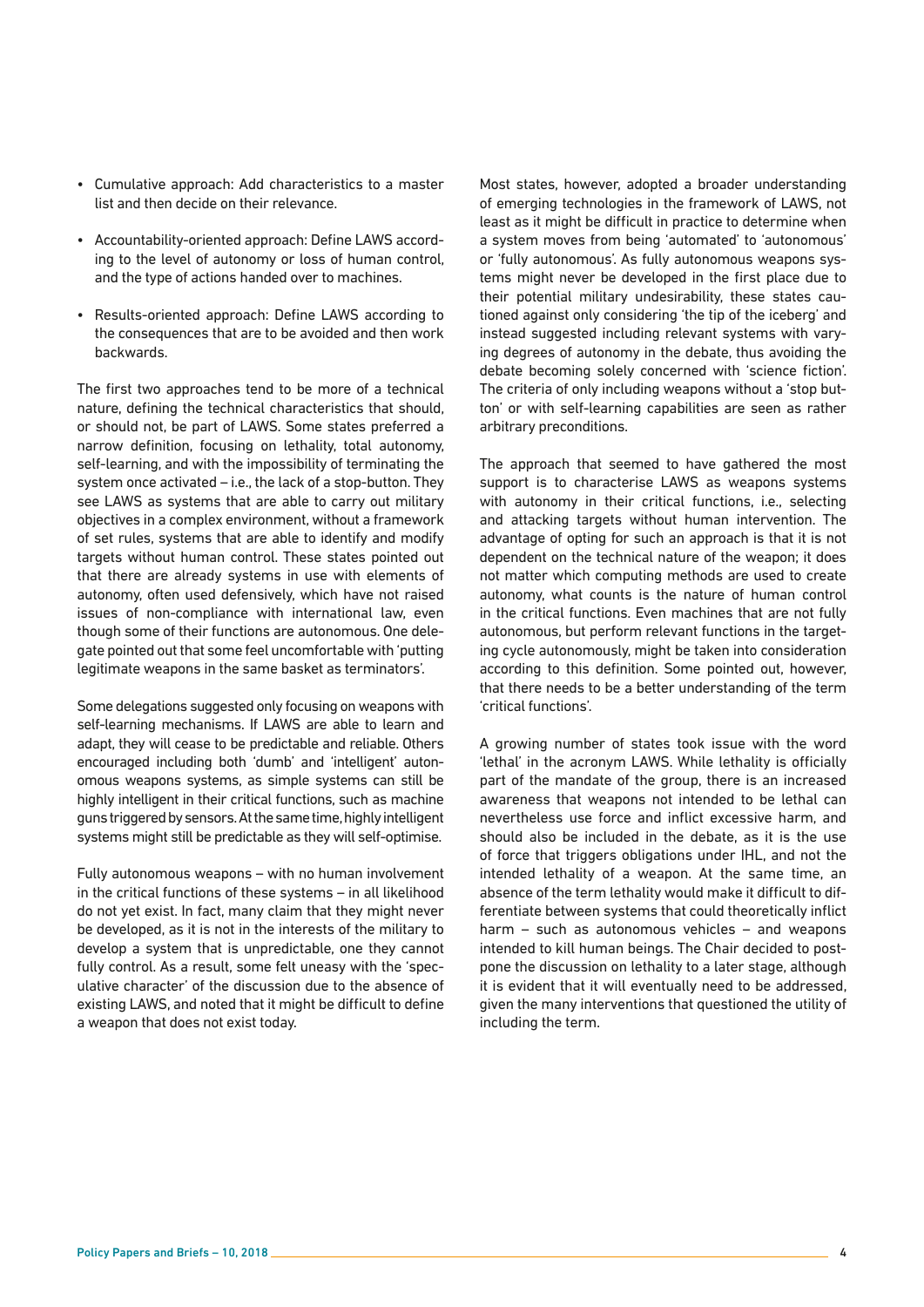# <span id="page-4-0"></span>Finding meaningful human control

The most significant step forward during the April 2018 meeting was the awareness that meaningful human control is essential in the development and use of LAWS. The final decision on life or death should always be human. There was agreement that weapons that can change their mode of engagement without human input are dangerous, especially referring to the potential self-learning capabilities of autonomous weapons systems. As a result, states agreed that autonomous weapons systems should be programmed within parameters that cannot be altered

by the weapons system itself. Fully autonomous weapons systems that can change the goal function or alter pre-programmed conditions or parameters do not comply with international law, as it makes such systems unreliable and unpredictable, regardless of their sophistication. Human control should be defined in legal principles, and not be seen as 'goodwill'. Some delegates referred to the Martens clause[2](#page-8-0) as providing a legal basis for discussions on meaningful human control.

The Martens clause appears in a number of instruments of IHL, including the preambles of The Hague Conventions, and in the Geneva Convention and its additional protocols. The clause, as it appears in the 1977 Additional Protocol I, reads:

In cases not covered by this Protocol or by other international agreements, civilians and combatants remain under the protection and authority of the principles of international law derived from established custom, from the principles of humanity and from the dictates of public conscience.

While the clause has been interpreted in different ways, some argue that if a means of war is not explicitly regulated through IHL, it can still be considered unlawful if it runs counter to the 'principles of humanity' or the 'dictates of public conscience'[.3](#page-8-0)

While there was general agreement on the absolute necessity of a certain level of human control in the critical functions of a weapons system, concepts such as 'meaningful' and 'sufficient' remained undefined. In addition, some pointed out additional complexities in dealing with the topic of meaningful control. Some claimed that 'constant supervision' may be required to ensure the possibility of intervening when a system is acting unpredictably. However, one delegate pointed out that it can sometimes be desirable to cease control to machines and to have limited channels of communication with them, as communication channels could be detected by adversaries. For example, if autonomous weapons systems used for national defense, such as underwater vessels, have a continuous communication channel with a command unit, such channels can be intercepted and their functions hacked.

Delegates suggested that perhaps we can learn from other processes in disarmament, such as the Anti-Personnel Mine Ban Treaty or the Biological Weapons Convention; essentially, they were created to prevent the uncontrollable effects of such weapons. In fact, most of the weapons that have been restricted or prohibited are subject to such regulation due to a lack of meaningful human control over their effects.

#### **What is the meaning of meaningful?**

While there was a consensus on the need for meaningful human control, it remains difficult to determine what constitutes meaningful or control. The discussion was enriched by a framework provided by the Chair, which divided the lifecycle of a weapon into four phases:

- Research and development
- Testing and evaluation, verification and validation, and weapons review
- Deployment, command, and control
- Usage and abortion

The delegates and experts at the meeting addressed all phases, although some placed greater importance on the need for human involvement in some of the phases than in others.

There was significant discussion on the role of engineers in developing the systems and their ability to code humanitarian principles into weapons, with notable scepticism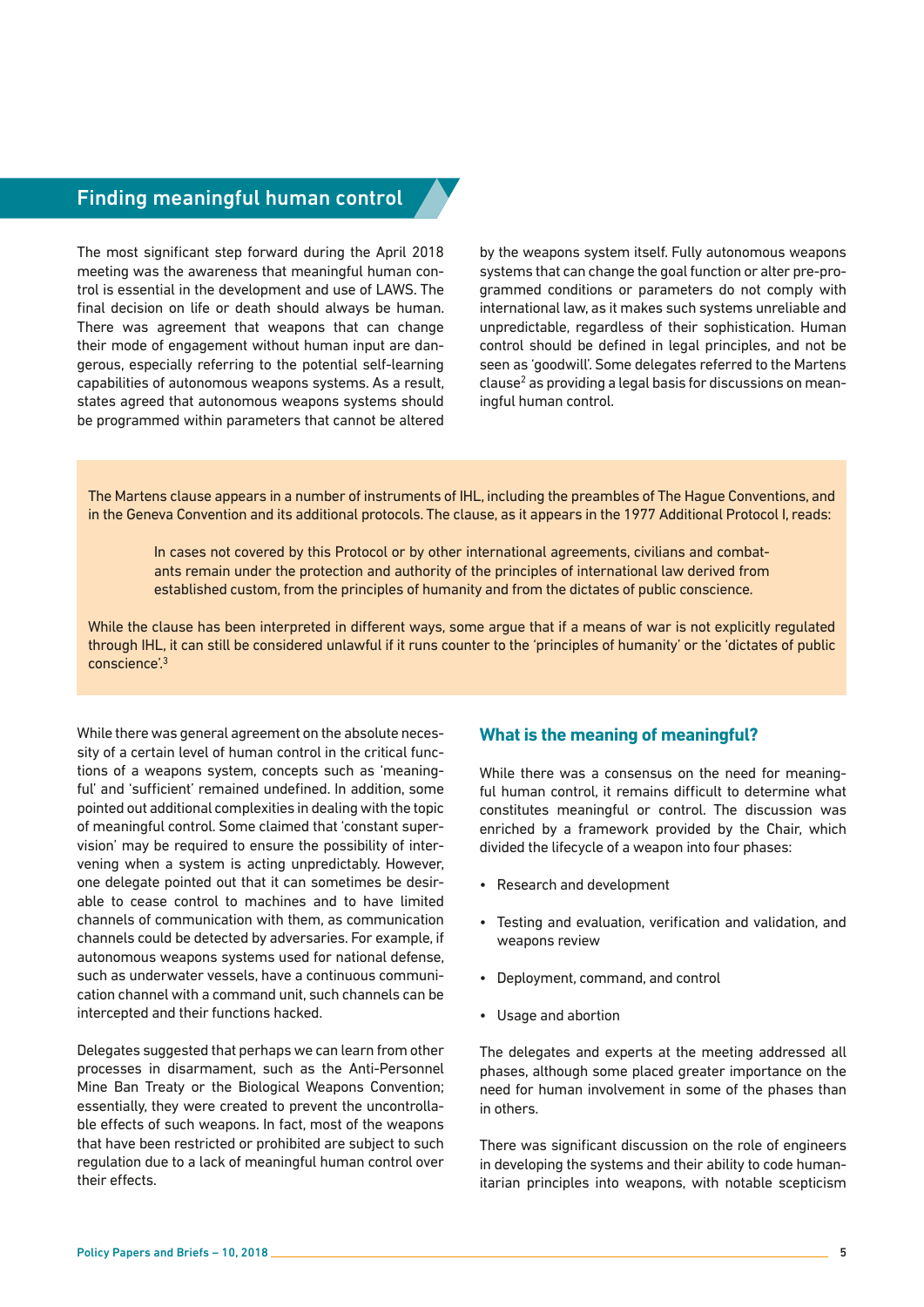about the degree to which this was deemed possible at all. Some experts pointed out that there is surprisingly little knowledge of the technologies underpinning current autonomous systems, including autonomous vehicles, and there is a lack of awareness of how to verify and validate such technologies, with one of them stating: 'We have no idea what we're doing when it comes to certification.' In addition, some called for the need to include ethics and law in the curricula of AI systems engineers, as well as for training in science and technology for lawyers and policymakers.

The interaction of the commander with the machine was also subject to discussion. Does a generic command suffice, or should the commander be able to engage, intervene, and override machine functions? In addition, some pointed at a certain delay that could be built into the system, allowing commanders and operators of the system to make decisions. Without such safeguards, machines might respond to sensory input too quickly for commanders to be able to intervene, even if the possibility of intervention is theoretically part of the system.

Moreover, the human operator should have sufficient information and should be able to make an informed decision about whether to follow the machine's recommended course of action. A proper understanding of the technological aspects of autonomous systems is required to be able to judge the decisions made by the machine. Without sufficient knowledge, machines can influence human decision making, distorting the perception of the commander. This can be especially problematic when the algorithms at the basis of the machine reflect bias and errors.

#### **The feasibility of a one-size-fits-all solution**

The issue of human control over LAWS is further complicated as their impact is highly dependent on the context in which they would be deployed. LAWS deployed in maritime environments will have a different effect on their surroundings than those activated in urban warfare. Their effects will be different when they are used offensively or defensively, for a long or short period of time, and whether they are stationary or mobile. Some claim that the influence of the context is so significant that there can be no one-size-fits-all standard.

#### **Human control for human accountability**

There was widespread agreement that the human person is the very foundation of the law. Ethical decisions cannot be taken by algorithms. As stipulated in the summary of the November 2017 meeting, states remain responsible for the development and use of LAWS, and must ensure accountability and criminal liability.

For systems that act on the basis of machine-learning, as opposed to rule-based, pre-programmed algorithms, it might be particularly difficult to identify accountability and legal redress, as the decisions made by the system cannot be explained and are developed in a 'black box'. There may be an accountability gap in a victim's right to remedy. In this regard, simpler, rule-based AI systems, that are explainable and transparent in their decision making might be preferable. Nevertheless, fully autonomous systems might perform better than such rule-based systems in eliminating human error, and they are less likely to be hacked.

It became clear that the need for accountability and human responsibility should be present throughout the lifecycle of a weapon, from its development to its use. Human involvement and accountability starts with the creation of the algorithm and the programming of the weapon and continues during the phase in which the weapon is tested and reviewed. States should be responsible for properly training those who interact with the system and issue clear guidelines. Those who are taking decisions with regard to the development and use of the systems should be aware of their shortcomings and level of error. Political decisions on the procurement of such weapons will have to be scrutinised, as well as the decisions of commanders to deploy the systems. Military personnel will have to monitor and review its functioning.

While the breakdown of accountability in the different phases of the weapon's lifecycle provided fruitful insights, some questioned whether this distributed accountability could be a risk in itself. If everyone is considered accountable in every phase, who bears the ultimate responsibility for the weapons system if it is misused or it malfunctions? Most seemed to agree that this responsibility would remain with the commander who decides to launch the system. To make matters more concrete, some suggested learning from other autonomous systems to identify a liability chain, such as autonomous vehicles.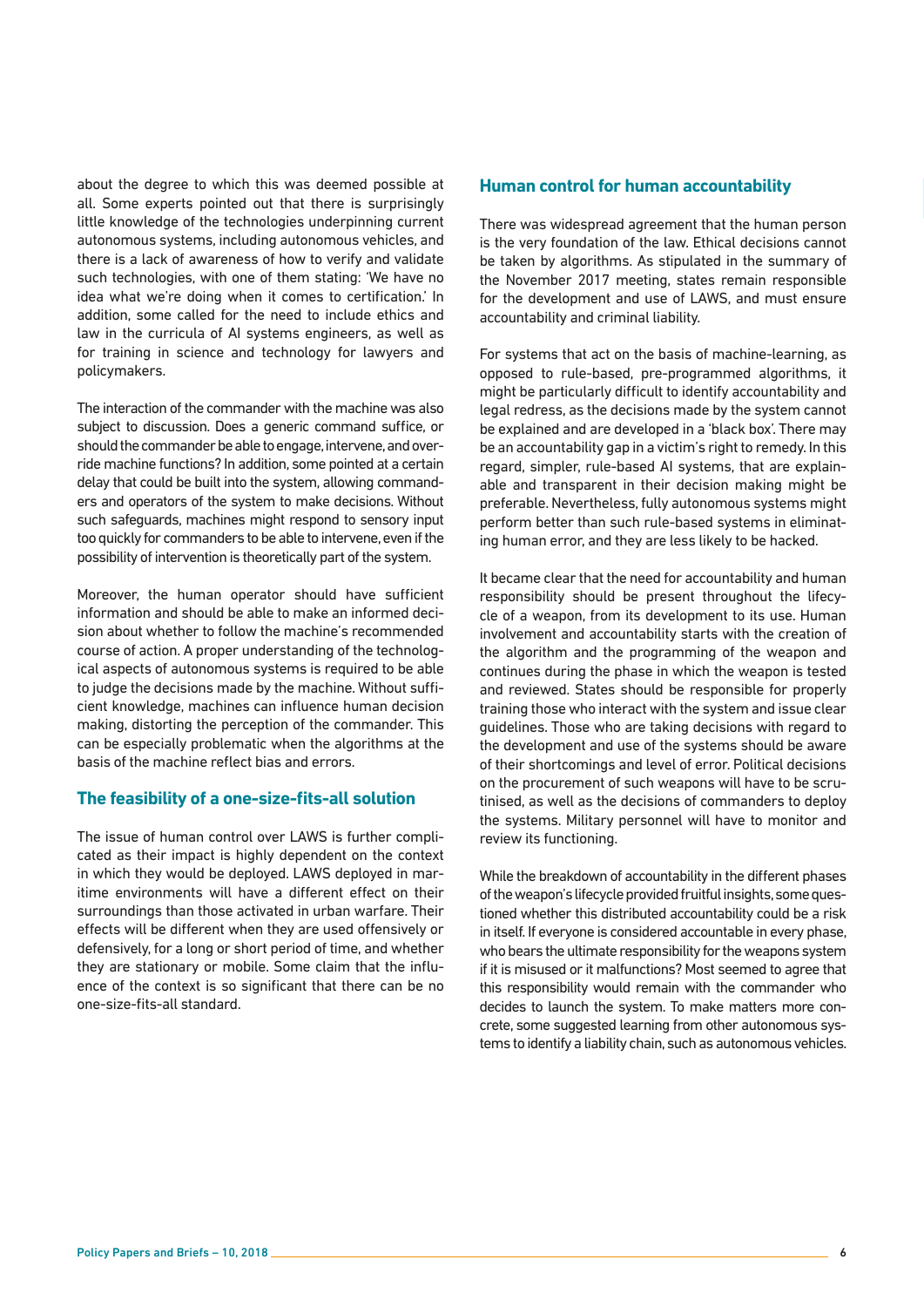# What's next? The menu of policy options

Given the many concerns that have arisen in relation to LAWS, as well as the agreed need for meaningful human control over such systems, the central question related to the policy options of the GGE is whether existing international laws are comprehensive enough to address the risks. And if they are not, do we need to improve the implementation of current laws, or create new legal instruments?

#### **Strengthening Article 36**

Not everyone agreed that new regulation is needed. Even if fully autonomous weapons turn out not to comply with IHL, this will be detected through mandatory weapon reviews under Article 36 of Additional Protocol I to the Geneva Conventions, which should ensure that no unlawful weapon will be developed and used. Some are of the opinion that IHL already provides a coherent system of regulation.

At the same time, many delegates noted that the implementation of Article 36 should be strengthened if it is to effectively address the concerns of LAWS. In evaluating autonomous systems, many believe that a criterion of meaningful human control should be part of the assessment. Many claimed that there is a need to agree on standardised, universal mechanisms, since they are currently conducted by states themselves and are limited in their oversight, comparability, and harmonisation. In this area, there were many calls for greater transparency, standardisation, confidence-building measures, and the sharing of experiences and best practices. In addition, there might be a need to establish an independent observatory to closely follow developments in the creation and use of autonomous weapons systems and their possible repercussions.

Another concern relates to the feasibility of the application of Article 36 in evaluating self-learning or self-programmable machines in particular, as their characteristics might transform each time such systems are used. Will the review need to be conducted after each operation to ensure the system still complies with IHL?

#### **Issuing a political declaration**

A Franco-German proposal for a political declaration is gaining increasing momentum. The envisioned declaration should affirm that state parties share the conviction that humans should continue to make the ultimate decision on the use of lethal force and exercise sufficient control over LAWS. The proposal was considered by many to be a fruitful middle ground for the near future, striking a balance between the interests of all parties. Proponents of the declaration argued that after a potential political declaration is developed, states might be in a better position to define policy options, including a possible code of conduct or legally binding instrument.

#### **Negotiating a legally binding instrument**

A growing number of states were in favour of a legally binding instrument prohibiting the development and use of LAWS, and a moratorium on their current development and use, based on the ethical, legal, military, and technological risks they pose to humanity. They claimed that current IHL and the Article 36 review mechanism does not provide adequate protection against the concerns generated by potential LAWS; 'If everything would be resolved by Article 36, we wouldn't have had additional protocols.' A new norm is needed to provide international legal clarity about the extent of autonomy permissible in weapons systems. Regardless of whether LAWS currently exist or are intended to be developed, they may need to be pre-emptively banned. As one delegate mentioned: 'If history is any teacher, anything that is even remotely possible becomes a reality.' A ban on a system that does not yet exist is not even unprecedented, and many referred to the Protocol on Blinding Laser Weapons in the framework of the CCW, which was issued before such weapons had even been developed.

Given the pace of innovation, many states hoped to be able to start negotiations on an additional protocol to the CCW on LAWS towards the end of 2018, after a recommendation of the upcoming meeting of the GGE in August 2018.

Those not in favour of adopting such an instrument claimed that there is currently a lack of proper understanding of the exact risks and potential benefits of autonomous systems in warfare. A pre-emptive ban could have unintended consequences; views may change over time, as we find new ways to benefit from technology. In addition, there exists a risk that such instruments would limit innovation in civilian applications of autonomous technologies.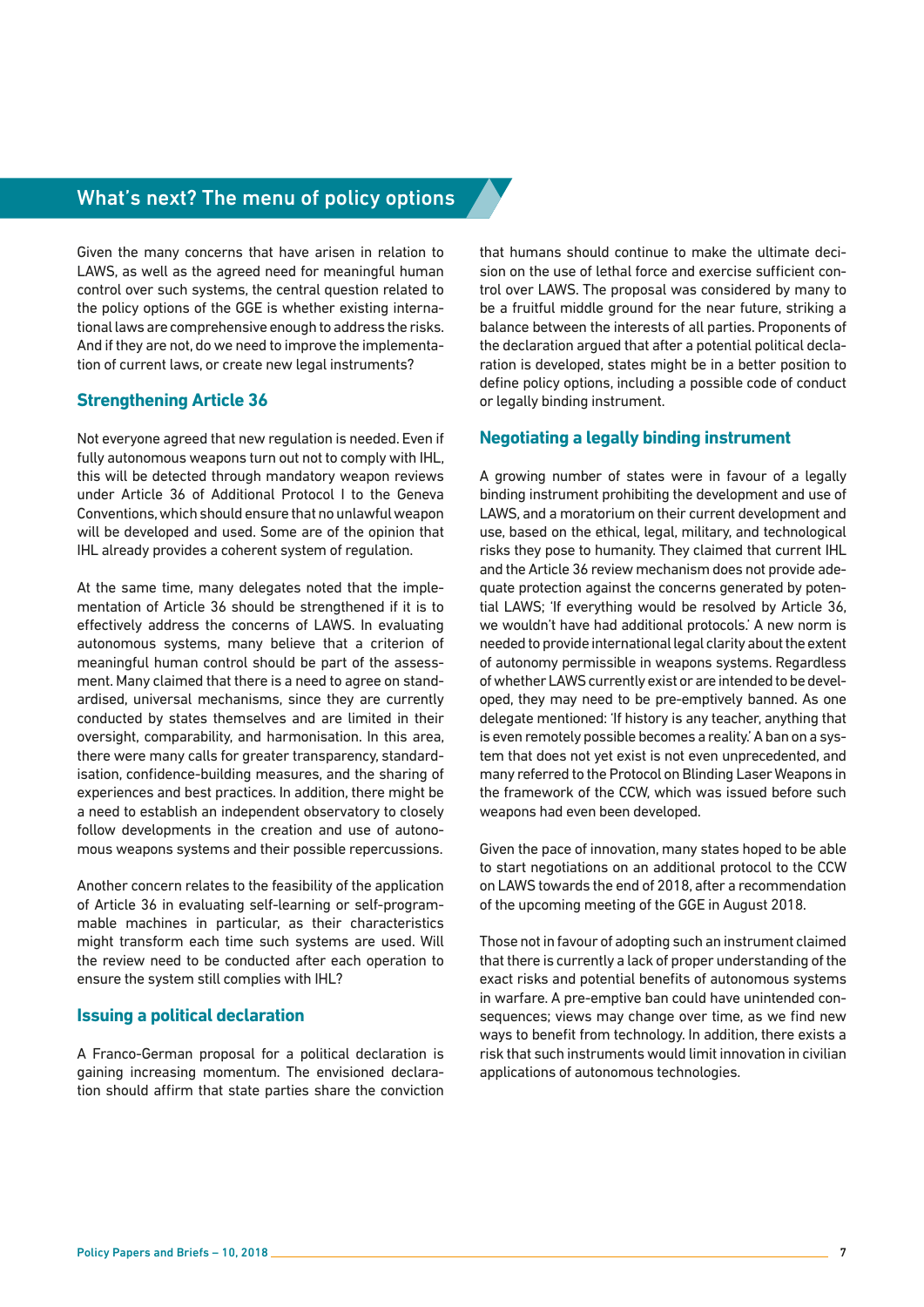# **Conclusion**

Many delegations noted that they were pleased with the progress in better understanding the challenges posed by LAWS and with the awareness on the necessity of a minimum level of meaningful human control in the critical functions of weapons systems. In addition, the policy options that were presented, from strengthening review mechanisms to a political declaration or legally binding instrument, were not seen as mutually exclusive, and there was some agreement to at least address the issues related to Article 36 weapon reviews.

Moreover, the number of states that are in favour of a ban on fully autonomous weapons has grown, with three countries joining the list of those in favour of a prohibition on the development and use of such systems. In addition, one country emphasised that it supports a legally binding prohibition of the use of LAWS, but not of their development.

While this meeting allowed for a broad and complex discussion, preparing the grounds for the August 2018 meeting, the debate is expected to be narrowed down for the upcoming meeting, and issues of divergence will have to be addressed in order to formulate recommendations.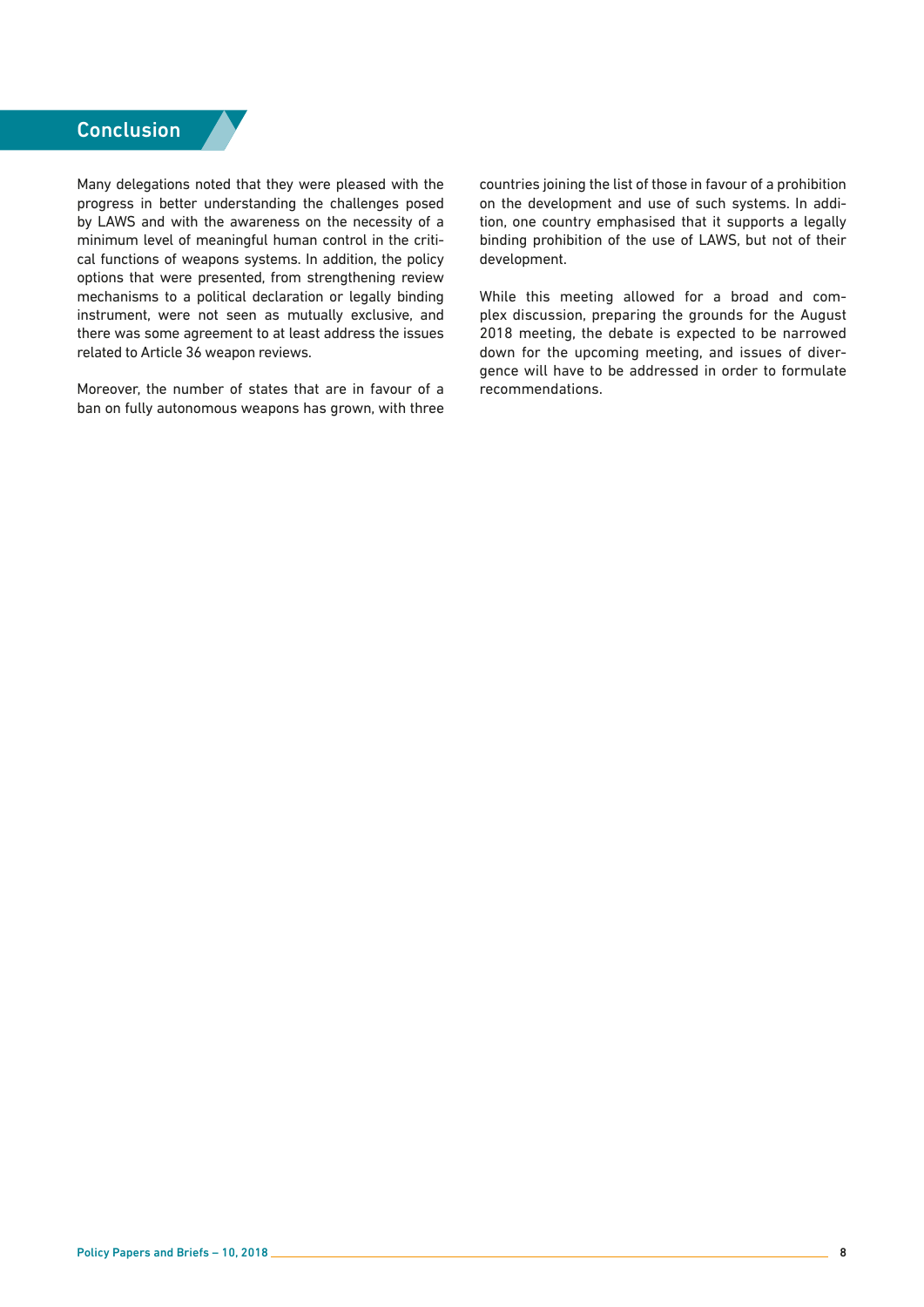## <span id="page-8-0"></span>**Endnotes**

- [1](#page-1-0) CCW (2017) Report of the 2017 Group of Governmental Experts on Lethal Autonomous Weapons Systems (LAWS). CCW/GGE.1/2017/CRP .1. Available at [https://www.unog.ch/80256EDD006B8954/\(httpAssets\)/](https://www.unog.ch/80256EDD006B8954/(httpAssets)/B5B99A4D2F8BADF4C12581DF0048E7D0/$file/2017_CCW_GGE.1_2017_CRP.1_Advanced_+corrected.pdf) [B5B99A4D2F8BADF4C12581DF0048E7D0/\\$file/2017\\_CCW\\_GGE.1\\_2017\\_CRP.1\\_Advanced\\_+corrected.pdf](https://www.unog.ch/80256EDD006B8954/(httpAssets)/B5B99A4D2F8BADF4C12581DF0048E7D0/$file/2017_CCW_GGE.1_2017_CRP.1_Advanced_+corrected.pdf)
- $2$  Ticehurst R (1997) The Martens Clause and the laws of armed conflict. International Review of the Red Cross, No. 317. Available at [https://docs.google.com/document/d/1Qv5JaL\\_iMY2sg7U9z6dXpU07uapqYAp7eeNTxhC8Lcw/edit#](https://docs.google.com/document/d/1Qv5JaL_iMY2sg7U9z6dXpU07uapqYAp7eeNTxhC8Lcw/edit#)
- <sup>[3](#page-4-0)</sup> For examples of the application of the Martens Clause in the context of LAWS, see Sparrow R (2017) Ethics as a source of law: The Martens clause and autonomous weapons. Humanitarian Law & Policy, 14 November. Available at [http://](http://blogs.icrc.org/law-and-policy/2017/11/14/ethics-source-law-martens-clause-autonomous-weapons/) [blogs.icrc.org/law-and-policy/2017/11/14/ethics-source-law-martens-clause-autonomous-weapons/](http://blogs.icrc.org/law-and-policy/2017/11/14/ethics-source-law-martens-clause-autonomous-weapons/) and Docherty B (2012) Losing Humanity: The Case Against Killer Robots. Human Rights Watch. Available at [https://www.hrw.org/](https://www.hrw.org/report/2012/11/19/losing-humanity/case-against-killer-robots.) [report/2012/11/19/losing-humanity/case-against-killer-robots.](https://www.hrw.org/report/2012/11/19/losing-humanity/case-against-killer-robots.)

#### **Working papers submitted for the April 2018 meeting**

- CCW (2018) General principles on Lethal Autonomous Weapons Systems: Submitted by the Bolivarian Republic of Venezuela on behalf of the Non-Aligned Movement and other states parties to the CCW. CCW/GGE.1/2018/WP.1. Available at [https://www.unog.ch/80256EDD006B8954/\(httpAssets\)/E9BBB3F7ACBE8790C125825F004AA329/\\$file/](https://www.unog.ch/80256EDD006B8954/(httpAssets)/E9BBB3F7ACBE8790C125825F004AA329/$file/CCW_GGE_1_2018_WP.1.pdf) [CCW\\_GGE\\_1\\_2018\\_WP.1.pdf](https://www.unog.ch/80256EDD006B8954/(httpAssets)/E9BBB3F7ACBE8790C125825F004AA329/$file/CCW_GGE_1_2018_WP.1.pdf)
- CCW (2018) Strengthening of the review mechanism of a new weapon, means or methods of warfare: Working paper drafted by Argentina. CCW/GGE.1/2018/WP.2. Available at [https://www.unog.ch/80256EDD006B8954/](https://www.unog.ch/80256EDD006B8954/(httpAssets)/9D40986EAE8C70E5C125825F004AD572/$file/CCW_GGE_1_2018_WP.2.pdf) [\(httpAssets\)/9D40986EAE8C70E5C125825F004AD572/\\$file/CCW\\_GGE\\_1\\_2018\\_WP.2.pdf](https://www.unog.ch/80256EDD006B8954/(httpAssets)/9D40986EAE8C70E5C125825F004AD572/$file/CCW_GGE_1_2018_WP.2.pdf)
- CCW (2018) Working paper on Lethal Autonomous Weapons Systems: Submitted by Poland. CCW/GGE.1/2018/WP.3. Available at [https://www.unog.ch/80256EDD006B8954/\(httpAssets\)/DD887E725A1AF8B3C125825F004AF1E3/\\$file/](https://www.unog.ch/80256EDD006B8954/(httpAssets)/DD887E725A1AF8B3C125825F004AF1E3/$file/CCW_GGE.1_2018_WP.3.pdf) [CCW\\_GGE.1\\_2018\\_WP.3.pdf](https://www.unog.ch/80256EDD006B8954/(httpAssets)/DD887E725A1AF8B3C125825F004AF1E3/$file/CCW_GGE.1_2018_WP.3.pdf)
- CCW (2018) Humanitarian benefits of emerging technologies in the area of lethal autonomous weapon systems: Submitted by the United States of America. CCW/GGE.1/2018/WP.4. Available at [https://www.unog.ch/80256EDD006B8954/](https://www.unog.ch/80256EDD006B8954/(httpAssets)/7C177AE5BC10B588C125825F004B06BE/$file/CCW_GGE.1_2018_WP.4.pdf) [\(httpAssets\)/7C177AE5BC10B588C125825F004B06BE/\\$file/CCW\\_GGE.1\\_2018\\_WP.4.pdf](https://www.unog.ch/80256EDD006B8954/(httpAssets)/7C177AE5BC10B588C125825F004B06BE/$file/CCW_GGE.1_2018_WP.4.pdf)
- CCW (2018) Ethics and autonomous weapon systems: An ethical basis for human control? Submitted by the International Committee of the Red Cross. CCW/GGE.1/2018/WP.5. Available at [https://www.unog.ch/80256EDD006B8954/\(httpAssets](https://www.unog.ch/80256EDD006B8954/(httpAssets)/42010361723DC854C1258264005C3A7D/$file/CCW_GGE.1_2018_WP.5+ICRC+final.pdf) [\)/42010361723DC854C1258264005C3A7D/\\$file/CCW\\_GGE.1\\_2018\\_WP.5+ICRC+final.pdf](https://www.unog.ch/80256EDD006B8954/(httpAssets)/42010361723DC854C1258264005C3A7D/$file/CCW_GGE.1_2018_WP.5+ICRC+final.pdf)
- CCW (2018) Russia's approaches to the elaboration of a working definition and basic functions of Lethal Autonomous Weapons Systems in the context of the purposes and objectives of the convention: Submitted by the Russian Federation CCW/GGE.1/2018/WP.6. Available at [https://www.unog.ch/80256EDD006B8954/\(httpAssets\)/](https://www.unog.ch/80256EDD006B8954/(httpAssets)/FC3CD73A32598111C1258266002F6172/$file/CCW_GGE.1_2018_WP.6_E.pdf) [FC3CD73A32598111C1258266002F6172/\\$file/CCW\\_GGE.1\\_2018\\_WP.6\\_E.pdf](https://www.unog.ch/80256EDD006B8954/(httpAssets)/FC3CD73A32598111C1258266002F6172/$file/CCW_GGE.1_2018_WP.6_E.pdf)
- CCW (2018) Position paper: Submitted by China. CCW/GGE.1/2018/WP.6. Available at [https://www.unog.](https://www.unog.ch/80256EDD006B8954/(httpAssets)/E42AE83BDB3525D0C125826C0040B262/$file/CCW_GGE.1_2018_WP.7.pdf) [ch/80256EDD006B8954/\(httpAssets\)/E42AE83BDB3525D0C125826C0040B262/\\$file/CCW\\_GGE.1\\_2018\\_WP.7.pdf](https://www.unog.ch/80256EDD006B8954/(httpAssets)/E42AE83BDB3525D0C125826C0040B262/$file/CCW_GGE.1_2018_WP.7.pdf)